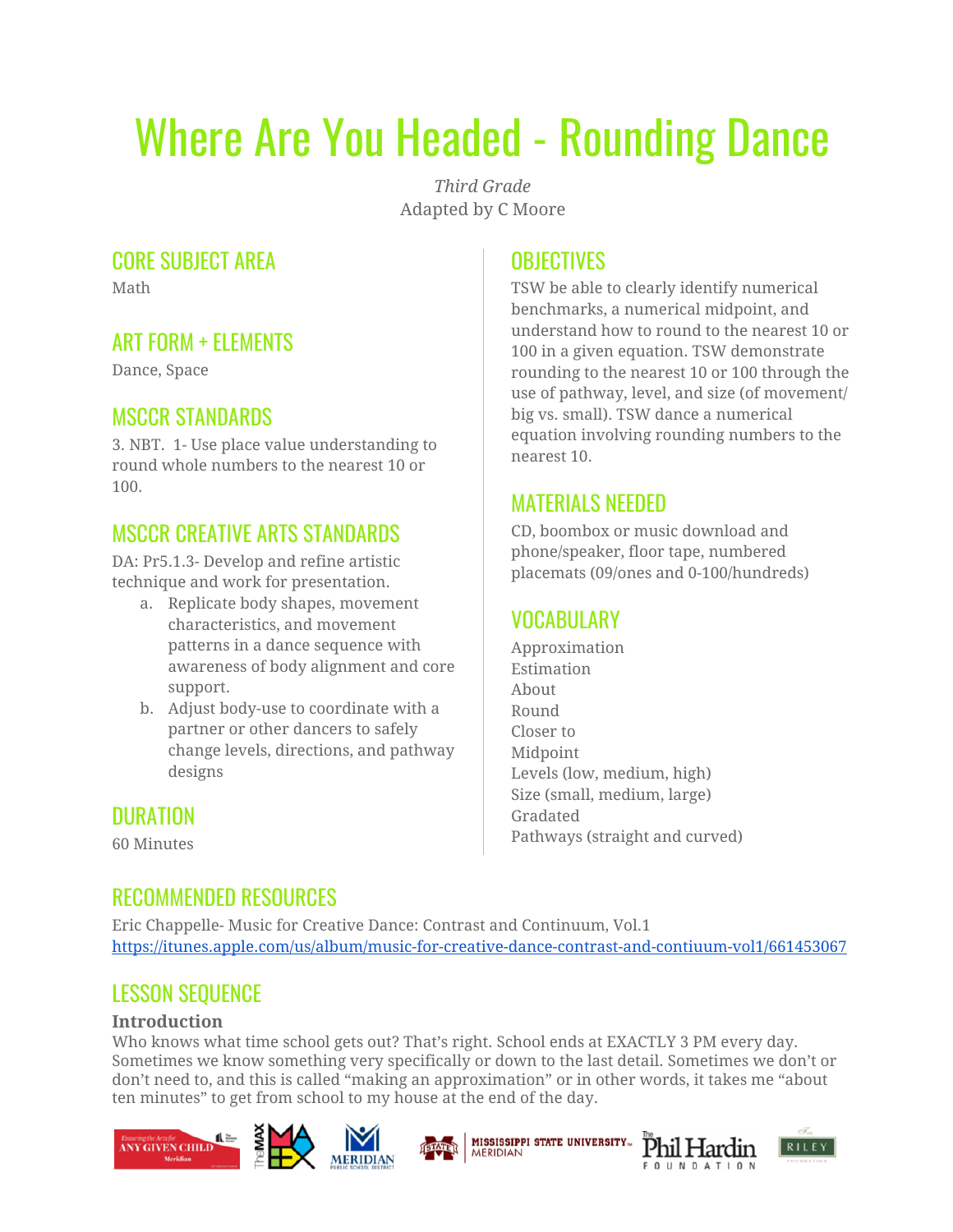**Relevance:** It is important to be able to measure or identify things exactly but also approximate their value at times in life. This can be true in math.  $10 \times 10 = 100$ , right? Is 99 a correct answer? No. But we also round numbers in math, and this is a chance for us to be "close to a given number" but not identify it exactly. In movement, we do the same thing. For example, the movement can either last exactly eight counts, or it can last around 30 seconds. Make sense? Knowing how to do both is important for us to be ready to nd the right KIND of solution to any given problem—in math, in movement, or in our daily life. Last example: if your mom promised you \$7 for allowance but only had \$1 and \$10 but she said she would round up to the nearest 10, it would be pretty important to know what 10 to round towards, right?

**Introduction of Participation Expectations:** This is a special kind of class. You need to give me your full attention and do your best to watch me as I teach

In a movement class, you follow-the-leader and what you see me do as much as you listen to what I am saying and follow spoken directions. You also want to be spatially aware and respectful of those around you. Keep your body to yourself and stay safe in your movement above all else-there is no room for horseplay if we are going to get to everything that we have planned! We will be working together in teams for part of this class, which is important to know how to do well, and I will be asking for volunteers to help me be leaders and demonstrators as well. I always choose students who are paying attention and eager to try things. Make it clear to me if this is you from the beginning of class, so I notice you and ask you to help me teach! Finally, we have a special "cue" for attention in class because we are moving a lot. Doing a hand signal doesn't work. (Model call-and-response and have students practice it several times). Any questions? Now we are ready to go.

**Warm-up:** Brain Dance Music: Eric Chappelle Follow my lead but feel free to explore. We will be moving in all different kinds of ways in the warm-up. Do your best to do everything clearly. We will do the warm-up in place. Breath-inhale with arms reaching up and down (high and low level, BIG) Tactile-brush, pat, squeeze, tap (all levels, SMALL) Core/Distal- reaching out (high level, BIG) and in (medium level, SMALL) Head/Tail- bobble head traveling down the spine, fast and slow motion (medium level, SMALL) Right/Left- body parts then whole side of body (all levels, BIG & SMALL) Upper/Lower- (all levels BIG & SMALL) Cross Lateral- marching (medium level, BIG), slow down into toe touches with lunge (low level, SMALL) Vestibular- tip/stretch side to side (high level, BIG), sit and do butt spins right and left (low level, SMALL) Center- have students sit cross-legged in place and take three deep breaths with an "ahhhhh" exhale, do eye tracking, and have a moment of stillness.

**Discussion:** We moved on all different levels during our warm-up. Identify high/medium/low and ask for students to volunteer a few examples from warm-up in support of this explanation. Today, the bigger the number gets the higher we will go when we move. For example, the number "2" will be at low level and the number "9" will be at high level. We will also make our movements bigger or smaller depending on how big a number is. Let's get started!

**Review of Concept:** Place Value The teacher will write a number on the board (1,857) and ask for a student volunteer to identify the place value of each (ones, tens, hundreds, thousands). She will review with students that the value of each number depends on its place in the value. She will then ask students to answer the following question: is 99 or 121 larger? How do we know? But the numbers are smaller individually in 121 and larger in 99, so what helps us out here? Good. It is important to know place value in order for us to round numbers to the nearest 10 or 100.

### **Transition**

Warm-up: Brain Dance Music: Eric Chappelle Follow my lead but feel free to explore.

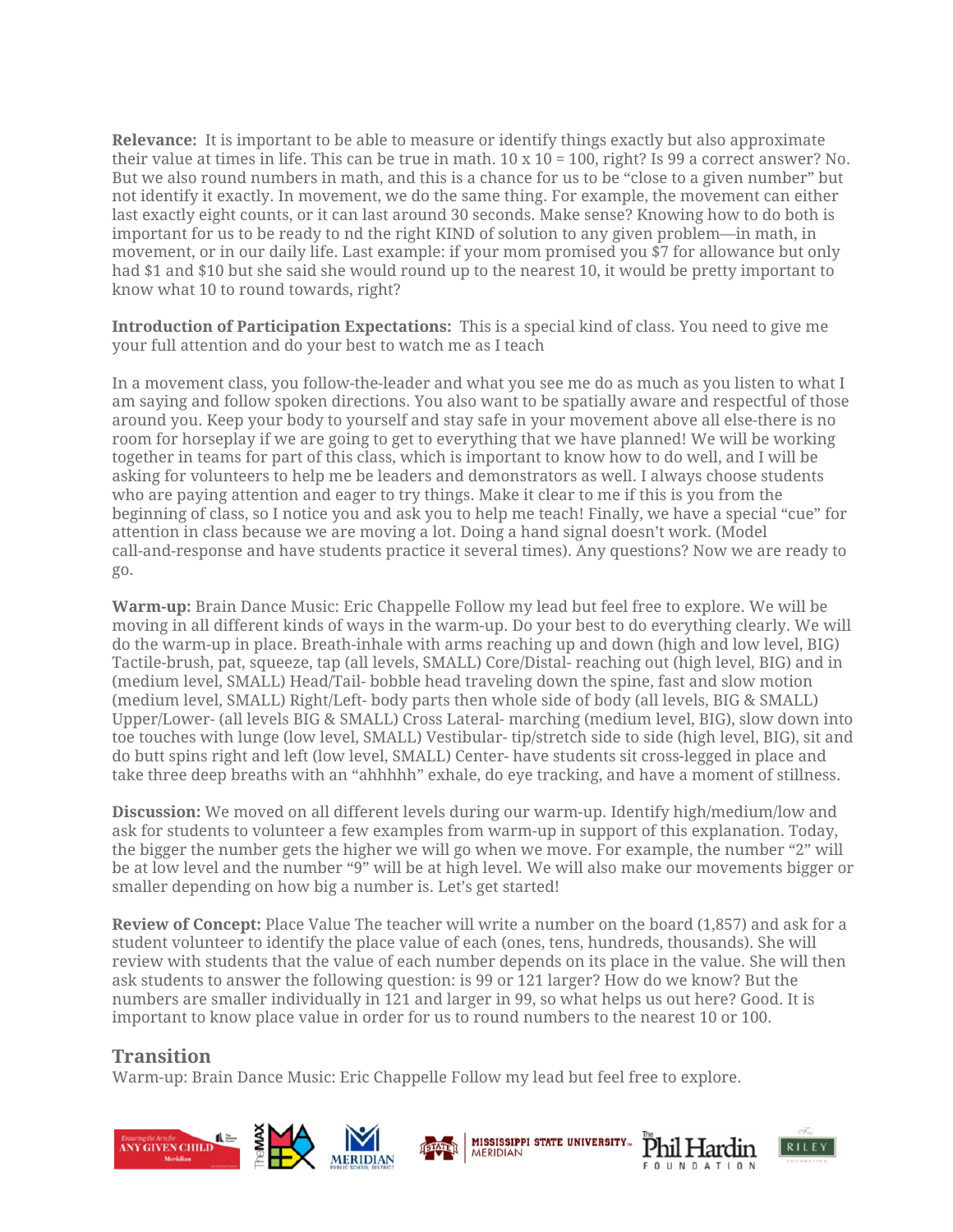Students will be moving in all different kinds of ways in the warm-up. Do your best to do everything clearly. Students will do the warm-up in place.

- Breath inhale with arms reaching up and down (high, and low level, BIG)
- Tactile brush, pat, squeeze, tap (all levels, SMALL)
- Core/Distal reaching out (high level, BIG) and in (medium level, SMALL)
- Head/Tail bobblehead traveling down the spine, fast and slow motion (medium level, SMALL)
- Right/Left- body parts then whole side of body (all levels, BIG and SMALL)
- Upper/Lower (all levels BIG and SMALL)
- Cross Lateral marching (medium level, BIG), slow down into toe touches with lunge (low level, SMALL)
- Vestibular tip/stretch side to side (high level, BIG) sit and do butt spins right and left (low level, SMALL)
- Center have students sit cross-legged in place and take three deep breaths with "ahhhhh" exhale, do eye-tracking, and have a moment of stillness.

**Discussion:** We moved on all different levels during our warm-up. Identify high/medium/low and ask for students to volunteer a few examples from warm-up in support of this explanation. Today, the bigger the number gets the higher we will go when we move.

For example, the number "2" will be at low level and the number "9" will be at a high level. We will also make our movements bigger or smaller depending on how big a number is. Let's get started!

#### **Introduction of Concept: Levels & Size Music: Eric Chappelle**

Level Demonstration: Select students' placemats will be numbered 0-100 (by tens). The teacher will ask these students to come to the front of the room and serve as volunteers. The teacher will arrange them in order, smallest value to largest (0-100). She will then ask students to show a graduated change in levels that reflect these values starting with 0 on the floor and 9 reaching as high as possible/jumping. Student volunteers will be thanked and asked to return to their place. Level Exploration: Students will be asked to move in place, on or near their placemat. They will be guided to explore all three levels (low, medium, and high) through a variety of given movements. The teacher will verbally acknowledge creative movement and focused participation by students. Size Demonstration: Select students' placemats will be numbered 0 -1000 (by hundreds). The teacher will ask these students to come to the front of the room and serve as volunteers. The teacher will arrange them in order, smallest value to largest (0-1000). She will then ask students to show a gradated change in size of movement that reflect these values starting with 0 hardly moving and 1000 moving as large as possible. Student volunteers will be thanked and asked to return to their place.

**Size Exploration:** Students will be asked to move in place, on or near their placemat. They will be guided to explore size (small, medium, large) through a variety of given movements. The teacher will verbally acknowledge creative movement and focused participation by students.

#### **Development of Concept Identifying the Midpoint Music: David Chappelle**

The teacher will ask the 100's to return to the front of the room. She will ask the students what the midpoint is in this numerical system. The number 500 will be identified. The teacher will explain that when rounding numbers, the midpoint needs to be identified so